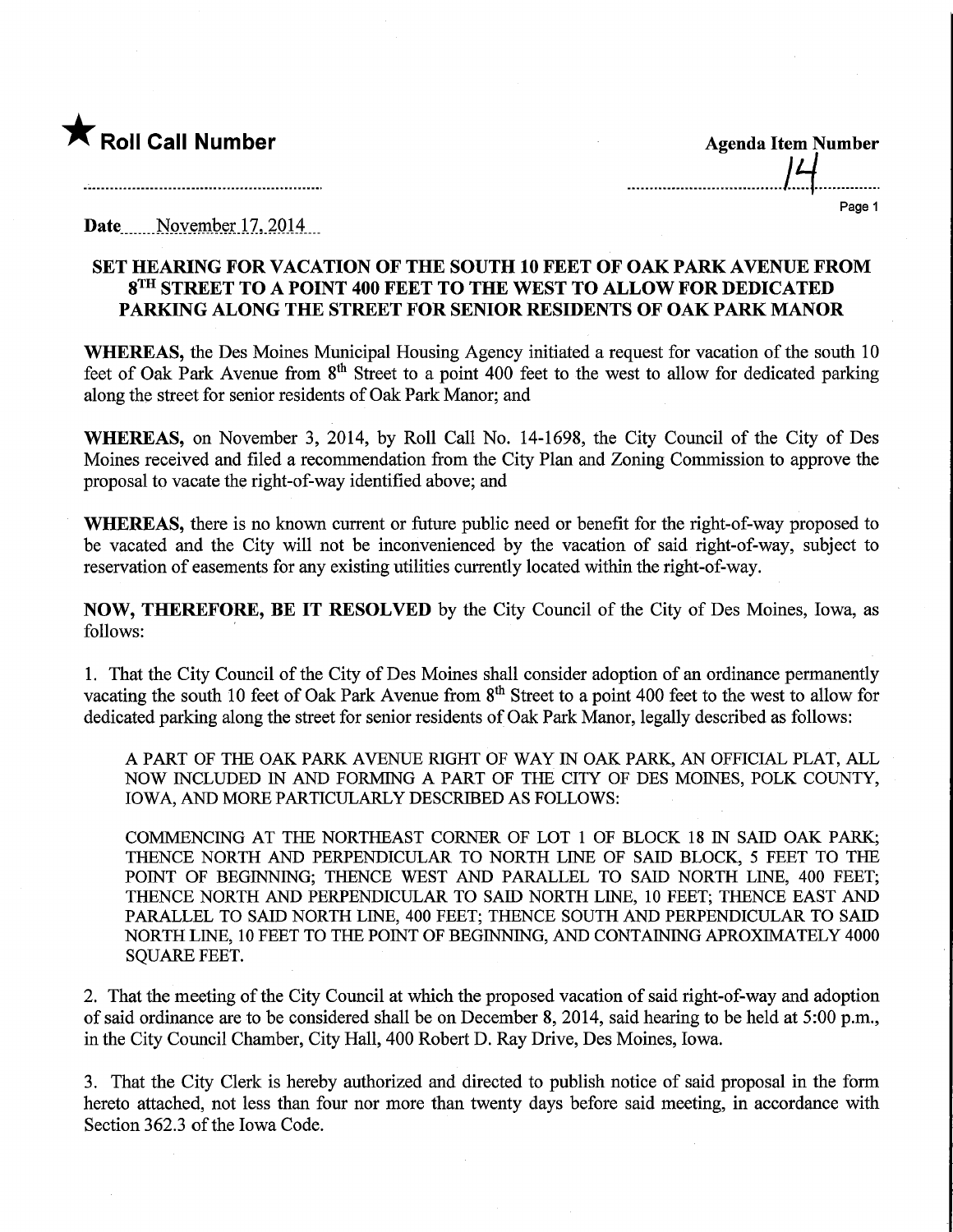

Date.......November.17, 2014...

Moved by to adopt.

APPROVED AS TO FORM:

 $\bar{\lambda}$ 

Cori Kuhn Coleman, Assistant City Attorney

| <b>COUNCIL ACTION</b> | <b>YEAS</b> | <b>NAYS</b> | <b>PASS</b> | <b>ABSENT</b>   | <b>CERTIFICATE</b>                                                                                                                                     |  |  |
|-----------------------|-------------|-------------|-------------|-----------------|--------------------------------------------------------------------------------------------------------------------------------------------------------|--|--|
| <b>COWNIE</b>         |             |             |             |                 |                                                                                                                                                        |  |  |
| <b>COLEMAN</b>        |             |             |             |                 | I, DIANE RAUH, City Clerk of said City hereby                                                                                                          |  |  |
| <b>GATTO</b>          |             |             |             |                 | certify that at a meeting of the City Council of<br>said City of Des Moines, held on the above date,<br>among other proceedings the above was adopted. |  |  |
| <b>GRAY</b>           |             |             |             |                 |                                                                                                                                                        |  |  |
| <b>HENSLEY</b>        |             |             |             |                 | IN WITNESS WHEREOF, I have hereunto set my<br>hand and affixed my seal the day and year first<br>above written.                                        |  |  |
| <b>MAHAFFEY</b>       |             |             |             |                 |                                                                                                                                                        |  |  |
| <b>MOORE</b>          |             |             |             |                 |                                                                                                                                                        |  |  |
| <b>TOTAL</b>          |             |             |             |                 |                                                                                                                                                        |  |  |
| <b>MOTION CARRIED</b> |             |             |             | <b>APPROVED</b> |                                                                                                                                                        |  |  |
|                       |             |             |             | Mayor           | City Clerk                                                                                                                                             |  |  |
|                       |             |             |             |                 |                                                                                                                                                        |  |  |
|                       |             |             |             |                 |                                                                                                                                                        |  |  |

Agenda Item Number .......................... . . . . . . .

Page 2